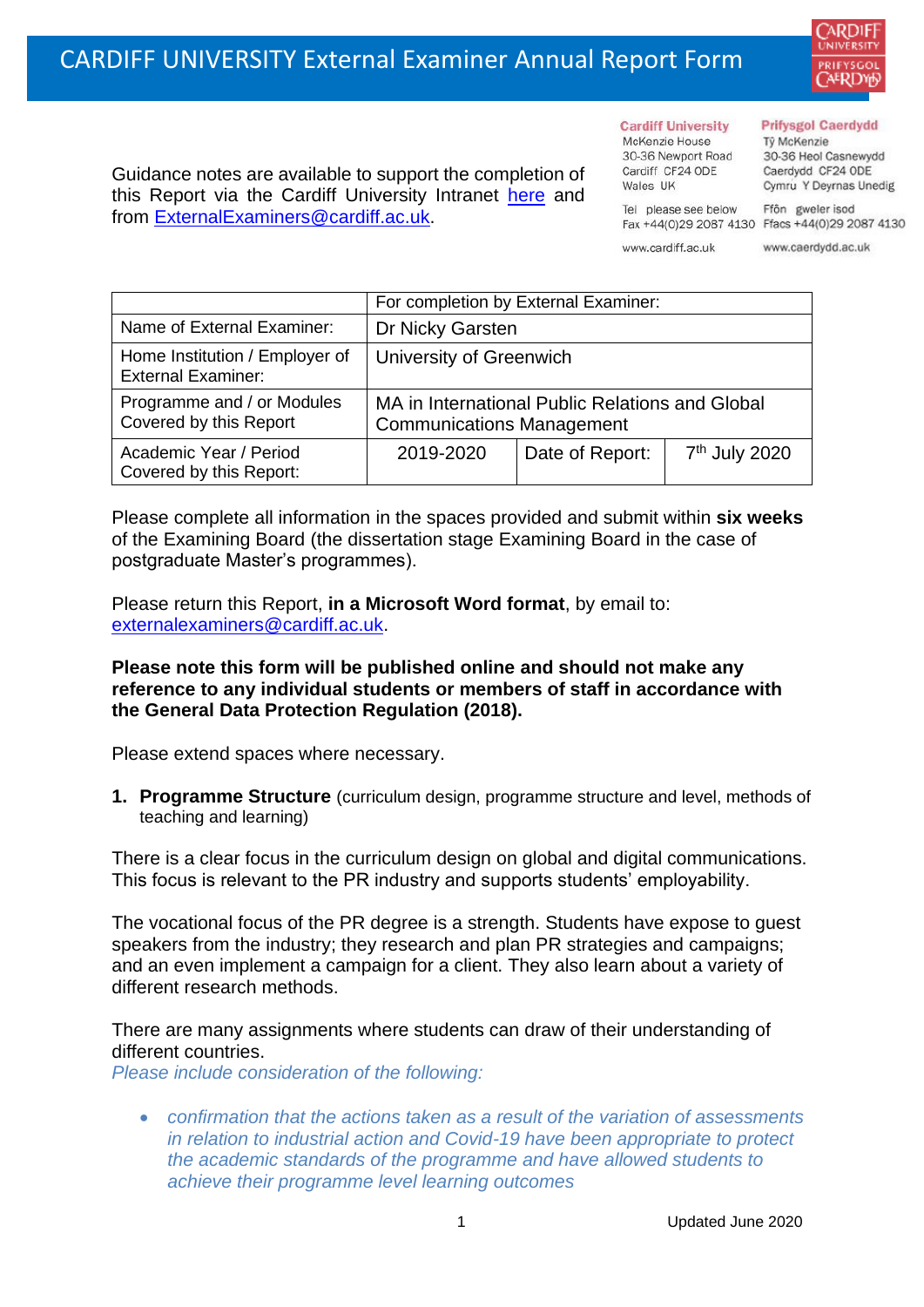**2. Academic Standards** (comparability with other UK HEIs, achievement of students, any PSRB requirements)

The academic standards in the quality of work sampled meet national standards of other HEIs and of the CIPR's curricular guidelines.

**3. The Assessment Process** (enabling achievement of aims and learning outcomes; stretch of assessment; comparability of standards between modules of the same level)

The assessments are varied. The assignments include group presentations, individual reports and essays, different types of professional communications and a dissertation.

The variety of assessments related to research (content analysis or focus group; and digital surveys). So too is having an assignment where students implement a digital campaign for a client.

The feedback back is clear and constructive.

4. **Examination of Master's Dissertations (if applicable)** (sample of dissertations received, appropriateness of marking schemes, standard of internal marking, classification of awards)

### N/A

*Where possible please complete this section following the dissertation examining board determining the final award*.

### **5. Year-on-Year Comments**

[Previous External Examiner Reports are available from the Cardiff University Website [here.](https://www.cardiff.ac.uk/public-information/quality-and-standards/external-examiner-reports)]

*Please note that due to the unprecedented nature of the Covid-19 pandemic, Schools may have had limited time to enact changes*.

**6. Preparation for the role of External Examiner (for new External Examiners only)** (appropriateness of briefing provided by the programme team and supporting information, visits to School, ability to meet with students, arrangements for accessing work to review)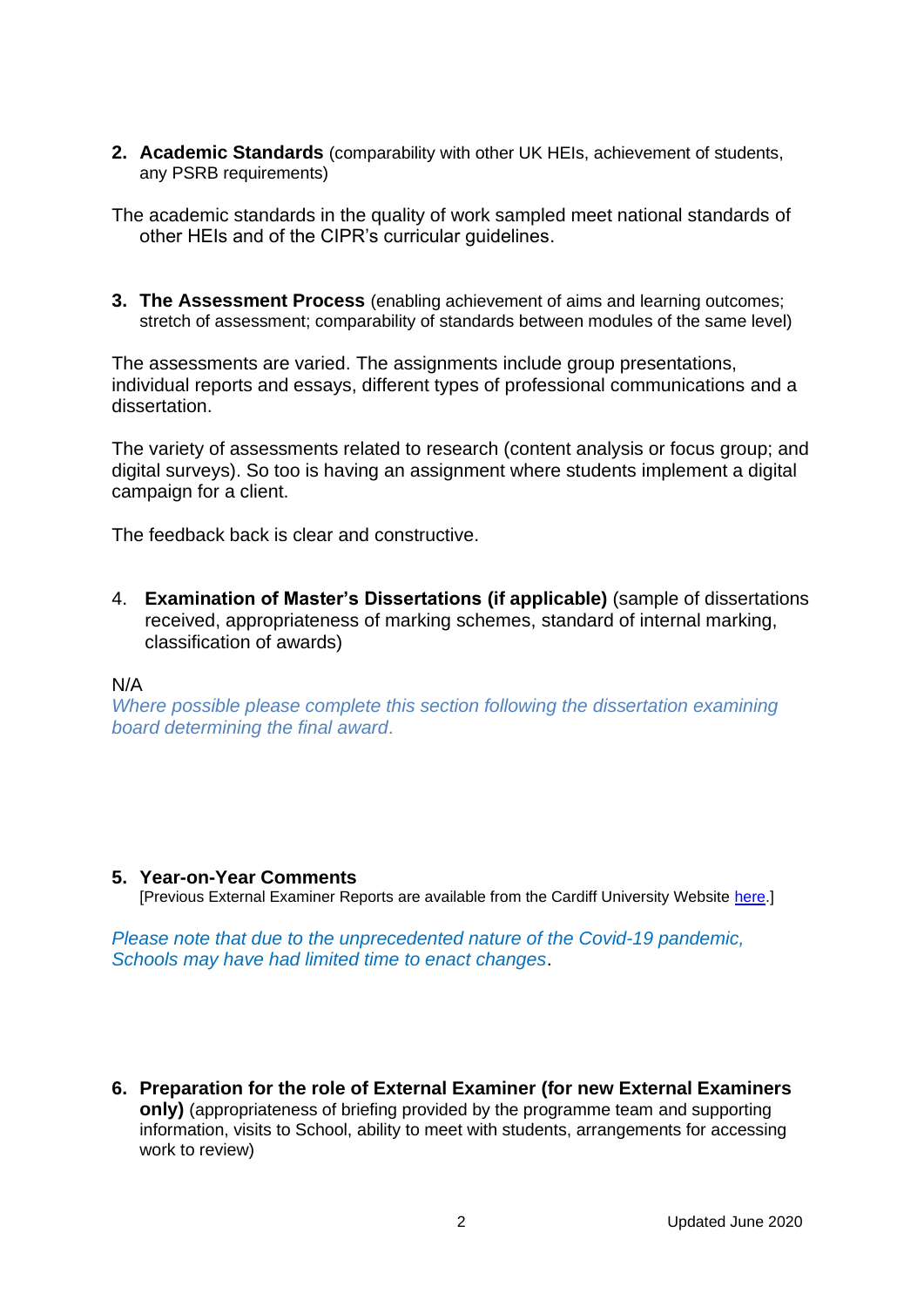**7. Noteworthy Practice and Enhancement** (good and innovative practice in learning, teaching and assessment; opportunities for enhancement of learning opportunities)

The programme director is to be commended for the retention of so many students during a very difficult period of COVID 19, the strikes and some staff illness.

There are some interesting guest speakers on the programme. This provides students with an opportunity not only to learn from leading practitioners in the industry but also to develop their own professional networks. Having a crisis simulation workshop is good practice. This gives students an opportunity to learn about a strategic area of communications.

Having an assignment, in the Digital Communications Management module (MCT531) where students have a real client and where students actually have to implement a campaign is very good practice. This experiential learning is well designed. The provision of clients for the students must represent a substantive time commitment for the lecturing team. I would suggest that the suggested headings for the brief about the brand audit, could extend to the client organisation's communication strategy and also its stakeholders. In addition, the management of the client relationship and consulting skills could be further considered in the module's content.

Two of the research modules (Research Methods) and Digital Research Methods allow students to learn about different research methods in an applied way. The particularly strong focus on digital research is a strong aspect of the programme. In the Digital Research Methods larger numbers of participants in surveys could be encouraged. The tailoring of research methods to public relations is a great opportunity for the students. It is good to see specialist research literature for students on the reading lists; more literature specifically about content analysis and the limitations of limitations of quantitative research (e.g. Silverman) could be helpful for the students. Students could consider more:

- research ethics (where primary research has been conducted) with particular reference to consent and participant information)
- how hypotheses need to be embedded in previous scholarship
- that there is no need for both research questions and hypotheses

Overall, the students' dissertations in the sample, showed a very good understanding of research methods taught in the Research Methods module. The module is therefore an asset. Areas that might be considered more in the research methods module could be relevant software for students to use for their analysis. There is a useful focus on content analysis in the Research Methods module, which is very important for media studies. Perhaps there could be more consideration too of critical discourse analysis?

There were a fascinating range of dissertation topics. These drew on students' cultural knowledge and their industry sector interests. The module leader provided a very clear dissertation briefing slide deck. She successfully encouraged students, in the sample, to refine the scope of their dissertation research well. At the highest